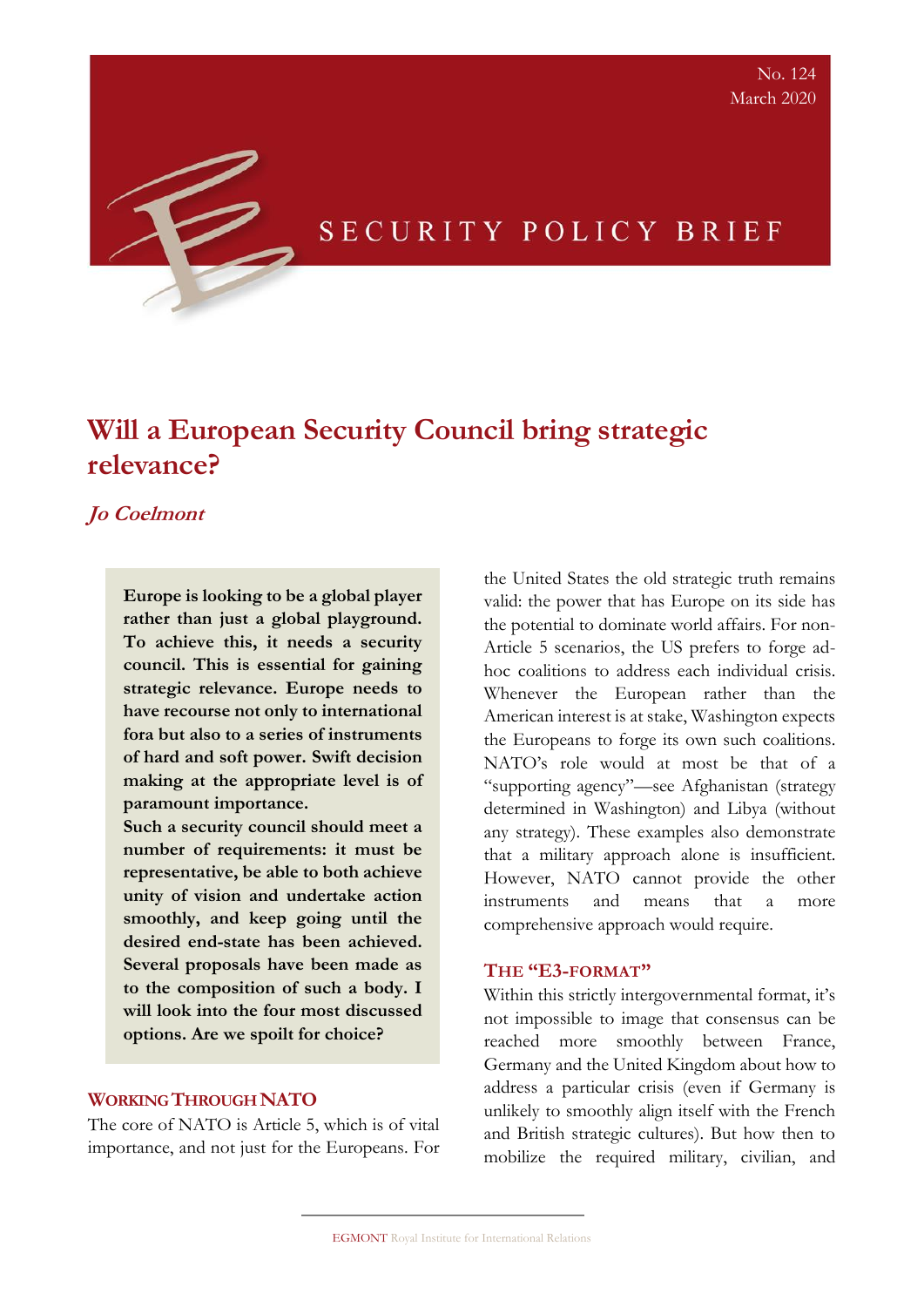economic capabilities? Already at the 1998 Saint-Malo summit between the UK and France, it was obvious that addressing even a relatively limited crisis such as the civil war in the former Yugoslavia required the input of all EU member states and all EU institutions. While EU decisionmaking on foreign policy today—even with qualified majority voting (QMV)—is often difficult, if not impossible, nothing can guarantee that a proposal coming from just two member states (offering a privileged position to one nonmember state) could count on the capabilities of the other member states and the European Commission for its implementation. Even if the current E3 format were to be enlarged to include one or more member states, the impression of being dictated to from above would remain. This option lacks sufficient representation.

### **TREATY CHANGE**

Amending the European treaties would guarantee perfect representation, at least within the EU. Such a step requires a long ratification process, however. Then the question arises: should the establishment of a European Security Council be the only subject of treaty change, or should it be framed as part of the broader Conference on the Future of Europe, which starts this year and is due to conclude by the summer of 2022? The best can be the enemy of the good. Urgency and uncertainty necessitate that we instead creatively look for other formulas, without damaging representation.

## **AN EUSUMMIT / EUSECURITY COUNCIL**

Nothing prevents the EU from labelling an extra meeting of the European Council a "European Union Security Council (EUSC)" when heads of state and government are addressing matters of international security. This is the right level, for peace and security are matters that need to be discussed at this top level and demand a combined intergovernmental and community approach. In order to be credible, each time it is convened, such an EUSC must be able to reach consensus about the political objectives and the actions to be taken. That will only be possible if political agreement can be found about a dedicated decision-making process for the EUSC, which leaves space for the heads of state and government as well as the president of the European Commission and the EU's High Representative for Foreign Affairs.

Keeping the UK close in this context is important. However, having "third countries" at the table would not fit into the EU's architecture and culture. That lesson has been learned the hard way. Offering "associated" or "observer" membership to third countries within the Western European Union (WEU) framework for very good reasons at first glance—has over time damaged that union beyond repair. This is why that body's competences were transferred to the EU, as requested by France and … the UK. This brings us to the ultimate question.

# **HOW WOULD AN EUSC OPERATE?**

Five elements are essential for an EUSC to be effective.

First, the agenda: the EUSC would exclusively address matters of international security.

Second, unity of vision: this would be achieved on the basis of the proposal that garners the most support. Member states would be able to "constructively abstain," and justify that abstention publicly. A veto would only be acceptable if the proposed course of action would directly endanger the national security, in the narrowest sense, of a member state. Qualified majority voting would not fit the nature of the issues at stake; "constructive flexibility" would safeguarding global security without detracting from the specific national security interests of individual member states.

Third, who undertakes which action: the required assets would be generated through "capability